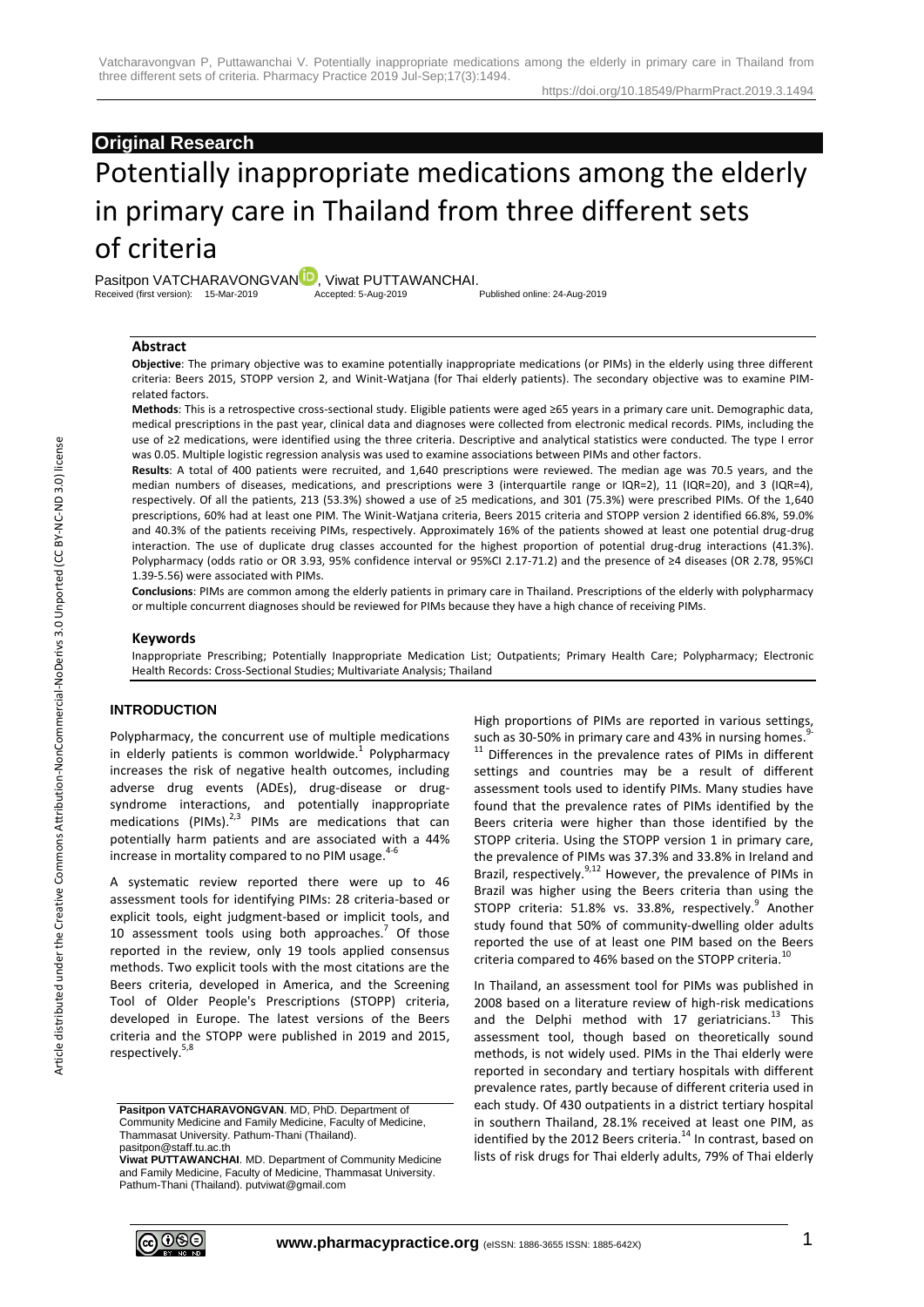adults in a community secondary hospital received at least one PIM. 15

There are no data in Thailand regarding PIMs in primary care. Therefore, we conducted the study reported herein to close this knowledge gap. The primary objective of the study was to examine and compare the prevalence of PIMs in primary care using three different criteria for PIMs. The secondary objective was to examine associations between PIM and other independent factors, such as age and gender.

## **METHODS**

This study was approved by the Human Research Ethics Committee of Thammasat University No.1, Faculty of Medicine (MTU-EC-CF-1-230/59). The permission to review and collect data from medical electronic records was approved by the director of the primary care unit (PCU). To protect patients' confidentiality, PCU staff removed all personal identifications, including national identification numbers, names, and addresses, before sending the data to the authors.

#### **Study design and setting**

This was a retrospective cross-sectional study exploring PIMs among elderly patients in a semiurban PCU in Pathum Thani, Thailand, which is overseen by the Faculty of Medicine of Thammasat University. Doctors in the PCU were family physicians, general practitioners (doctors without specialty training), residents in family medicine, and internists.

#### **Participants**

Patients aged >65 years were eligible for this study. Those without a prescription in the past year were excluded. The sample size was calculated to be 369 patients, with an estimated PIM prevalence of 40%, a 95% confidence interval, and a 5% margin of error. $11$  We rounded this number up to recruit 400 patients to increase estimation accuracy.

Eligible patients were selected using systematic random sampling. The patient identification numbers of all patients were listed in order and the first patient was selected randomly. Every sixth patient was then selected until the sample size reached 400 patients.

### **Data collection**

The electronic medical records of the patients were reviewed. The following data from the previous year (2016- 2017) were collected: demographic data, including age and gender; diagnoses according to the 10th Revision of International Classification of Diseases and Health-Related Problems (ICD-10), medical prescriptions, and creatinine levels. Other laboratory findings were not collected because ICD-10 codes for abnormal findings, such as hypokalemia, were used to identify conditions that meet PIM criteria. ICD-10 codes starting with V to Z (V to Y for external causes of morbidity and mortality and Z for factors influencing health status and contact with health services) were not collected for data analysis. Quality control for data entry was performed. If input errors were found, the first author rechecked the errors with a data source and correct every mistake.

#### **PIMs**

Three sets of criteria were used to identify PIMs: the 2015 Beers, the STOPP version 2 (v2), and the Winit-Watiana.<sup>4,5,13</sup> The 2015 Beers criteria comprise of 5 groups of PIMs, including 1) medications for many or most older adults to avoid, 2) medications for older adults with specific diseases or syndromes to avoid, 3) medications to be used with caution, 4) potentially clinically important non-antiinfective drug-drug interactions, and 5) non-anti-infective medications to avoid or the dosage of which should be adjusted based on the individual's kidney function.

In contrast to the Beers criteria, the STOPP v2 does not divide PIMs into five groups. All criteria are divided according to organ systems or medication classes. For the Winit-Watjana criteria, PIMs were divided into two groups: high-risk medications with potential adverse reactions and high-risk medications with drug interactions (drug-drug and drug-disease). Each Winit-Watjana criterion comprises one of four recommendations: 1) should be avoided, 2) rarely appropriate, 3) with some indications for older patients, and 4) unclassified. Inhaled and topical medications were not collected for data analysis because they were not in the criteria (except estrogen patch and vaginal cream) and may lead to misinterpretation of results.

All authors manually identified PIMs in each prescription using both clinical (ICD-10 codes and laboratory findings) and prescription (dosages and numbers of medications) data. The first author (VP) verified all prescriptions to detect discrepancies in PIM identification. The authors discussed resolving all discrepancies and, if needed, verified PIM identification with prescriptions and patients' medical records.

#### **Analysis**

Both descriptive and analytical analyses were conducted. For descriptive analyses, medians and interquartile ranges (IQRs) were used to describe the following variables: age, number of diseases, medications, and prescriptions. Proportions were used for gender and PIMs. Persons and prescriptions were used as units of analysis for the prevalence of PIMs. The prevalence of prescriptions with PIM was calculated to answer how often doctors prescribed PIMs. A person was coded as 1 if the person received at least one PIM according to at least one of the three criteria in the past year, and a prescription was coded as 1 if the prescription contained at least one PIM according to at least one of the three tools. The use of ≥2 medications that were identified as PIMs according to these three criteria were subsequently analyzed. Comparisons for PIMs prevalence from each criterion were done using Chi-square tests.

For bivariate analyses, Student's t-test and chi-square or Fisher's exact test were used to compare the means and proportions of independent variables between individuals with PIMs and those without PIMs. A p-value of 0.05 was used to indicate statistical significance in this study. Variables with p<0.05 were included in multiple logistic regression analysis to explore associations between

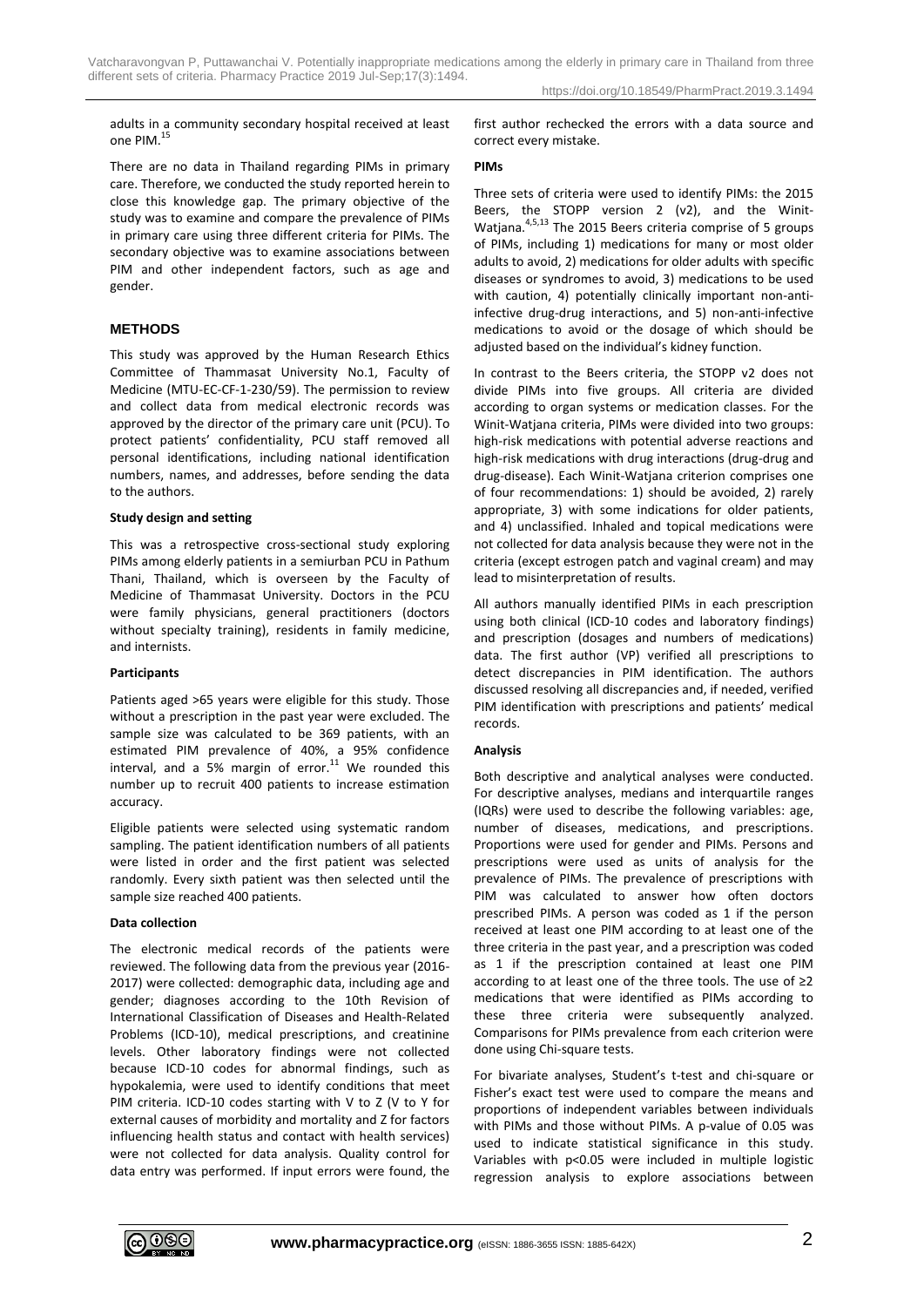| Table 1. Characteristics of 400 elderly patients               |        |                 |  |  |  |  |  |
|----------------------------------------------------------------|--------|-----------------|--|--|--|--|--|
| <b>Variables</b>                                               | Median | (P25, P75, IQR) |  |  |  |  |  |
| Age                                                            | 70.5   | (67, 75, 8)     |  |  |  |  |  |
| Female $- n$ (%)                                               | 264    | (66)            |  |  |  |  |  |
| Number of diseases                                             | 3      | (2, 4, 2)       |  |  |  |  |  |
| Number of medications                                          | 11     | (5, 25, 20)     |  |  |  |  |  |
| Number of prescriptions                                        | ર      | (2, 6, 4)       |  |  |  |  |  |
| IQR: interquartile range; P25: percentile 25%; P75: percentile |        |                 |  |  |  |  |  |
| 75%                                                            |        |                 |  |  |  |  |  |

independent variables and PIMs. Adjusted odds ratio with 95% confidence interval was calculated. All analyses were conducted using STATA software version 13 (Stata, College Station, TX, USA).

## **RESULTS**

The records of 400 elderly patients were retrieved with the median age of 70.5 years (Table 1). A total of 1,640 prescriptions, comprising 6,852 medications, were reviewed. Of all the prescriptions, almost 40% had polypharmacy or a concurrent use of ≥5 medications.

Of 400 patients, 301 (75.3%) received PIMs in either criterion at least once in the past year (Figure 1). The Winit-Watjana criteria identified the highest proportion of patients with PIMs in the samples (66.8%), which was 7.8% and 25% higher than those identified by the 2015 Beers criteria and the STOPP v2, respectively (p <0.001).

When considering the proportions of PIMs per prescription, 56.5% of the 1,640 prescriptions included at least one PIM based on any of the three criteria (Figure 1). Of these criteria, Winit-Watjana identified the highest proportion of PIMs (46.5%), followed by the 2015 Beers and the STOPP v2.

The most common PIMs identified by any criteria were orphenadrine, nonsteroidal anti-inflammatory drugs (NSAIDs), and angiotensin-converting enzyme inhibitors (ACEIs). Table 2 shows the top five PIMs in each criterion. Overall, orphenadrine, a first-generation antihistamine, was the most common PIM identified by all three criteria. ACEIs and flunarizine were identified only by the Winit-Watjana criteria, while dimenhydrinate and tramadol were identified only by the 2015 Beers criteria and the STOPP v2, respectively.

The use of ≥2 medications that were identified as PIMs were identified against each criterion. Of all the patients, 15.5% received these PIMs at least once in the past year (Figure 2). The STOPP v2 identified the highest proportion of the use of ≥2 medications in the samples (14%), which were 7.2% and 11.2% higher than those identified by the 2015 Beers and Winit-Watjana criteria, respectively.

Of the 1,640 prescriptions, 6.4% had the use of  $\geq 2$ medications that were identified as PIMs. The STOPP v2 identified 88 prescriptions with these PIMs (5.4%), which were 43 and 61 more prescriptions with these PIMs than those identified by the 2015 Beers and Winit-Watjana criteria, respectively (Figure 2). The most common uses of ≥2 medications that were identified as PIMs by any of the three criteria were duplicate drug classes (41.3%), two medications with anticholinergic activity (33.9%), aspirin and NSAIDs (12.8%), warfarin and NSAIDs (8.3%), and warfarin and aspirin (3.7%). An example of duplicate drug classes was chlorpheniramine and hydroxyzine. An example of two medications with anticholinergic activity was dimenhydrinate and amitriptyline.

Bivariate analysis showed that all variables, except gender and age, were associated with PIM prescriptions for any criteria. The associations were similar in each criterion. However, age was associated with PIM prescriptions using the STOPP v2, and gender was associated with PIM prescriptions using the 2015 Beers and Winit-Watjana criteria.



Figure 1. Proportions of PIMs by criteria.

Chi-square tests shows statistically significant differences in the PIMs proportion from each criterion with p<0.001.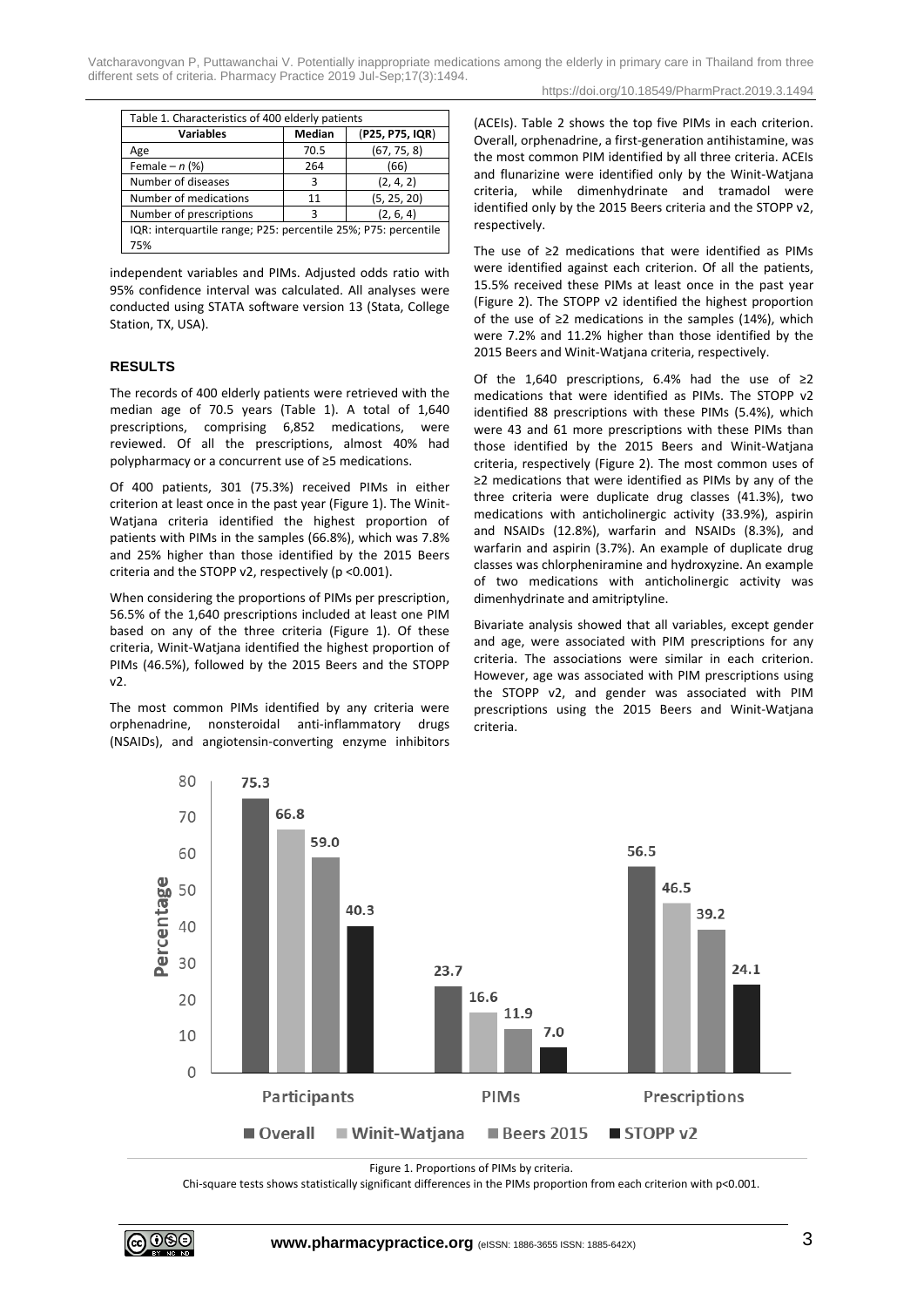Vatcharavongvan P, Puttawanchai V. Potentially inappropriate medications among the elderly in primary care in Thailand from three different sets of criteria. Pharmacy Practice 2019 Jul-Sep;17(3):1494.

https://doi.org/10.18549/PharmPract.2019.3.1494

| Table 2. Top five PIMs by criteria (2016-2017) |                                                        |      |         |                |                                           |      |         |  |
|------------------------------------------------|--------------------------------------------------------|------|---------|----------------|-------------------------------------------|------|---------|--|
| Rank                                           | Overall                                                |      |         |                | Winit-Watjana                             |      |         |  |
|                                                | <b>PIMs</b>                                            | N    | $(\%)$  | Rank           | <b>PIMs</b>                               | n    | (%)     |  |
| 1                                              | Orphenadrine                                           | 255  | (15.9)  | $\mathbf{1}$   | Orphenadrine                              | 255  | (22.7)  |  |
| $\overline{2}$                                 | NSAIDs <sup>a</sup>                                    | 231  | (14.4)  | $\overline{2}$ | NSAID <sub>s</sub> <sup>a, e</sup>        | 231  | (20.5)  |  |
| 3                                              | ACEI <sup>b</sup>                                      | 208  | (13.0)  | 3              | ACEI <sup>b</sup>                         | 208  | (18.5)  |  |
| 4                                              | Dimenhydrinate                                         | 155  | (9.7)   | 4              | Benzodiazepine <sup>c</sup>               | 112  | (10.0)  |  |
| 5                                              | Benzodiazepine                                         | 112  | (7.0)   | 5              | Flunarizine                               | 101  | (9.0)   |  |
| 6                                              | Others                                                 | 642  | (40.0)  | 6              | Others                                    | 218  | (19.4)  |  |
|                                                | Total                                                  | 1603 | (100.0) |                | Total                                     | 1125 | (100.0) |  |
|                                                |                                                        |      |         |                |                                           |      |         |  |
|                                                |                                                        |      |         |                |                                           |      |         |  |
|                                                | 2015 Beers                                             |      |         |                | <b>STOPP version 2</b>                    |      |         |  |
| Rank                                           | <b>PIMs</b>                                            | n    | $(\%)$  | Rank           | <b>PIMs</b>                               | n    | (%)     |  |
| $\mathbf{1}$                                   | Orphenadrine                                           | 255  | (32.7)  | $\mathbf{1}$   | Benzodiazepine                            | 112  | (22.2)  |  |
| $\overline{2}$                                 | Dimenhydrinate                                         | 155  | (19.8)  | $\overline{2}$ | 1 <sup>st</sup> -generation antihistamine | 108  | (21.4)  |  |
| 3                                              | Benzodiazepine                                         | 112  | (14.3)  | 3              | Opioid                                    | 96   | (19.0)  |  |
| 4                                              | 1 <sup>st</sup> -generation antihistamine <sup>d</sup> | 108  | (13.8)  | 4              | NSAIDs <sup>e</sup>                       | 79   | (15.6)  |  |
| 5                                              | Omeprazole                                             | 78   | (10.0)  | 5              | Omeprazole                                | 78   | (15.4)  |  |
| 6                                              | Others                                                 | 73   | (9.3)   | 6              | <b>Others</b>                             | 32   | (6.3)   |  |
|                                                | Total                                                  | 781  | (100.0) |                | Total                                     | 496  | (100.0) |  |
|                                                | <sup>a</sup> nonsteroidal anti-inflammatory drugs      |      |         |                |                                           |      |         |  |

angiotensin-converting enzyme inhibitors

 $c$  examples of benzodiazepine: lorazepam and alprazolam

<sup>d</sup> examples of 1<sup>st</sup>-generation antihistamine: brompheniramine, chlorpheniramine and hydroxyzine

<sup>e</sup> Numbers of NSAIDS differed depending on criteria

With adjusted analyses, ORs were 3.93 (95%CI 2.17-7.12), 2.78 (1.39-5.56), and 0.97 (0.50-1.87) for polypharmacy, four or more diagnoses, and four or more prescriptions in the past year, respectively. In a multivariate analysis, polypharmacy and ≥ 4 diagnoses were associated with PIM prescriptions in any criteria (Table 3). The findings were similar for PIMs that were identified by each category. Female gender was associated with PIM prescriptions when PIMs were identified by the 2015 Beers [adjusted OR = 1.72 (1.10-2.70)] and Winit-Watjana [adjusted OR = 1.78 (1.12- 2.84)] criteria.

## **DISCUSSION**

This study examined the prevalence of PIMs in a PCU in Thailand using three criteria: the 2015 Beers, the STOPP v2, and Winit-Watjana. In general, three out of four patients



Figure 2. Proportions of the use of ≥2 medications that were identified as PIMs according to these three criteria were subsequently analyzed by criteria.

Chi-square tests shows statistically significant differences in the proportions from each criterion with p<0.001.

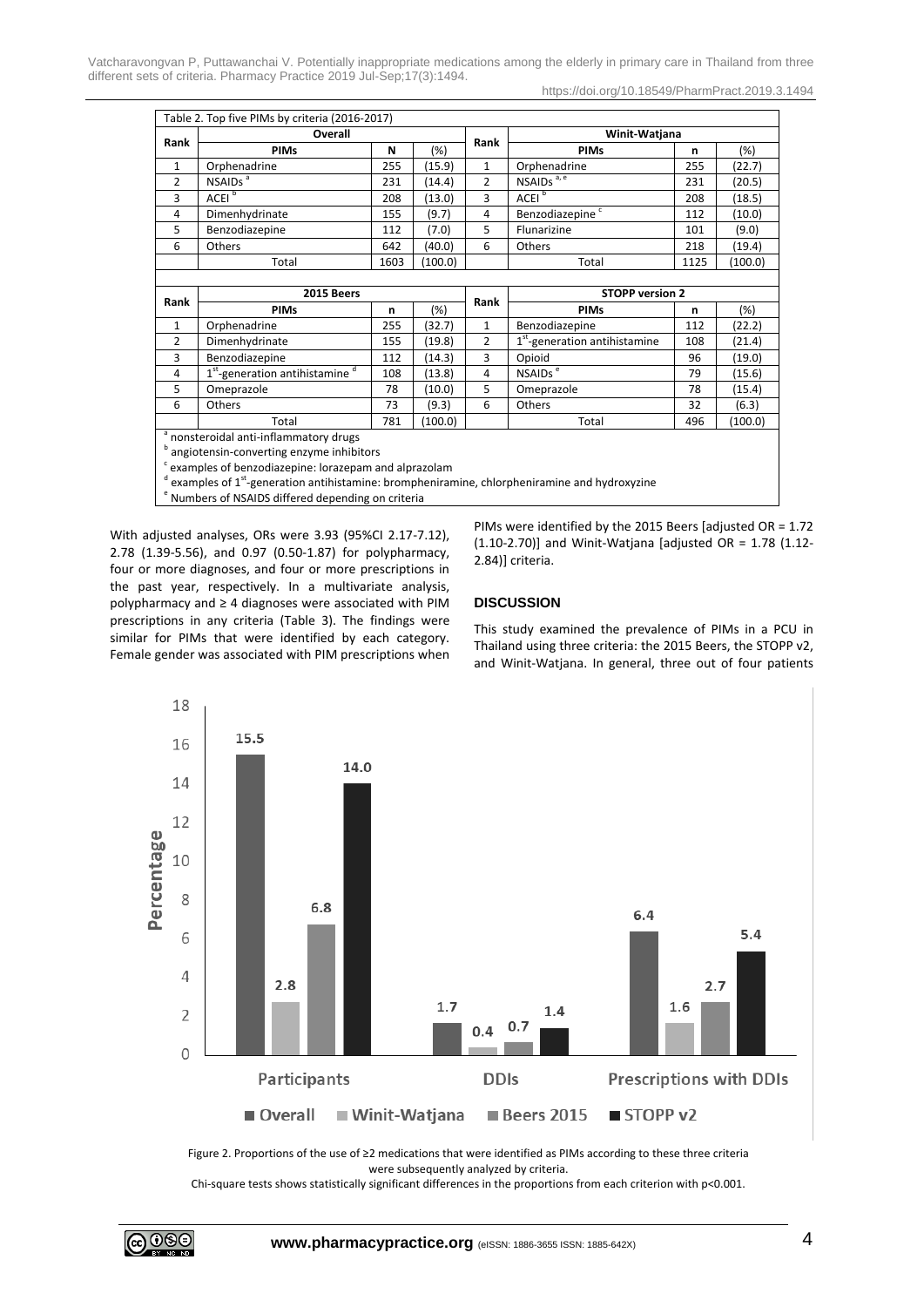Vatcharavongvan P, Puttawanchai V. Potentially inappropriate medications among the elderly in primary care in Thailand from three different sets of criteria. Pharmacy Practice 2019 Jul-Sep;17(3):1494.

https://doi.org/10.18549/PharmPract.2019.3.1494

| Table 3. Multiple regression analysis by criteria (2016-2017) |                    |               |          |  |  |  |  |
|---------------------------------------------------------------|--------------------|---------------|----------|--|--|--|--|
| <b>Variables</b>                                              | <b>Adjusted OR</b> | 95%CI         | p-values |  |  |  |  |
| Age                                                           |                    |               |          |  |  |  |  |
| Overall                                                       | 1.01               | $0.96 - 1.05$ | 0.708    |  |  |  |  |
| Winit-Watjana                                                 | 1.01               | $0.97 - 1.05$ | 0.622    |  |  |  |  |
| 2015 Beers                                                    | 1.00               | $0.96 - 1.04$ | 0.957    |  |  |  |  |
| STOPP version 2                                               | 1.03               | $0.99 - 1.06$ | 0.165    |  |  |  |  |
| Female                                                        |                    |               |          |  |  |  |  |
| Overall                                                       | 1.40               | $0.84 - 2.32$ | 0.197    |  |  |  |  |
| Winit-Watjana                                                 | 1.01               | $0.97 - 1.05$ | 0.622    |  |  |  |  |
| 2015 Beers                                                    | 1.00               | $0.96 - 1.04$ | 0.957    |  |  |  |  |
| STOPP version 2                                               | 1.03               | $0.99 - 1.06$ | 0.165    |  |  |  |  |
| Polypharmacy                                                  |                    |               |          |  |  |  |  |
| Overall                                                       | 3.93               | $2.17 - 7.12$ | < 0.001  |  |  |  |  |
| Winit-Watjana                                                 | 2.78               | $1.66 - 4.65$ | < 0.001  |  |  |  |  |
| 2015 Beers                                                    | 2.19               | $1.34 - 3.58$ | 0.002    |  |  |  |  |
| STOPP version 2                                               | 1.87               | $1.14 - 3.05$ | 0.013    |  |  |  |  |
| ≥4 diseases                                                   |                    |               |          |  |  |  |  |
| Overall                                                       | 2.78               | $1.39 - 5.56$ | 0.004    |  |  |  |  |
| Winit-Watjana                                                 | 2.43               | $1.35 - 4.37$ | 0.003    |  |  |  |  |
| 2015 Beers                                                    | 3.04               | $1.76 - 5.26$ | < 0.001  |  |  |  |  |
| STOPP version 2                                               | 1.01               | $0.58 - 1.75$ | 0.980    |  |  |  |  |
| $\geq$ 4 prescriptions                                        |                    |               |          |  |  |  |  |
| Overall                                                       | 0.97               | $0.50 - 1.87$ | 0.927    |  |  |  |  |
| Winit-Watjana                                                 | 1.10               | $0.61 - 1.98$ | 0.743    |  |  |  |  |
| 2015 Beers                                                    | 2.79               | $1.67 - 4.67$ | < 0.001  |  |  |  |  |
| STOPP version 2                                               | 1.20               | $0.70 - 2.04$ | 0.507    |  |  |  |  |

aged >65 years were prescribed PIMs at least once, and more than half of all prescriptions included at least one PIM.

Using 2015 Beers, the prevalence of PIMs per person was high (59%) compared to other studies, such as 22.6% in Europe, 38.5% in Ireland and 51.8% in Brazil.<sup>9,12,16</sup> However, all of these studies used previous versions of Beers criteria that comprised less criteria for PIMs than the 2015 versions. The prevalence of PIMs in our study may have been similar to these studies if the same criterion was applied. The most common PIMs identified by the 2015 Beers criteria in our study included orphenadrine, dimenhydrinate, and benzodiazepine, which, in the majority of cases, were prescribed for acute symptoms.

Using the STOPP v2, the prevalence of PIMs per person was similar or lower (40.3%) when compared to other studies, such as 40.4% in Spain and 51.0% in Ireland.<sup>17,18</sup> The most common PIMs identified by STOPP v 2 in our study were similar to those by the study in Ireland including Benzodiazepine, PPIs and the first-generation antihistamine.<sup>18</sup> When compared to the 2015 Beers criteria, the STOPP v2 was better in identifying the use of strong opioids and NSAIDs but not in identifying the use of medications with anticholinergic effect.

To the best of our knowledge, no prior studies have used Winit-Watjana's criteria, so our findings cannot be compared. Similar to the 2015 Beers criteria, orphenadrine and benzodiazepines were common PIMs. Of the five most common PIMs, three were medications for acute conditions, such as muscle strain and vertigo.

In comparing the findings from the three criteria, Winit-Watjana identified the highest prevalence of PIMs, followed by the 2015 Beers and the STOPP v2. Flunarizine and ACEIs, which were not PIMs according to the 2015 Beers and the STOPP v2 criteria, accounted for 27.5% of PIMs according to the Winit-Watjana criteria. The three criteria used in our study identified the following different PIMs: NSAIDs were best detected by the Winit-Watjana criteria; orphenadrine by the Winit-Watjana and the 2015 Beers criteria; and  $1<sup>st</sup>$  generation antihistamine and PPIs by the 2015 Beers and the STOPP v2 criteria. All three sets of criteria identified benzodiazepines as PIMs, while only the STOPP v2 detected opioid use as PIMs. A difference in the PIMs prevalence among these three criteria does not reflect which criteria are better than the others. Instead, the findings show differences in the usefulness and limitations of these criteria. For example, the Beers and STOPP v2 criteria include medications that are unavailable in our country, while the Winit-Watjana criteria are out-ofdate and need a revision.

For all the criteria, the most common PIMs were for acute conditions, such as muscle strain and dizziness, and for chronic conditions that required an intermittent use of medications such as insomnia and low back pain. In contrast, PIMs for chronic diseases that required continuous use of medications, such as cardiovascular disease and diabetes, were less common than PIMs for acute conditions. Thus, compared to medications for chronic conditions, elderly patients with acute conditions have a greater risk of receiving PIMs.

There are two possible reasons for the high prevalence of PIMs in our study. First, the PCU did not have alternative medications, such as diazepam, so doctors had no choice but to prescribe PIMs. Limited knowledge about PIMs among physicians, especially residents in family medicine and internists, might be another reason contributing to the prescription of PIMs. A previous study documented a higher prescribing error rate in younger than in older physicians. <sup>19</sup> Young physicians in the PCU in our study, specifically internists, rotated monthly with other specialties, such as surgery and pediatrics. Therefore, the limited time spent in the PCU may compromise their learning.

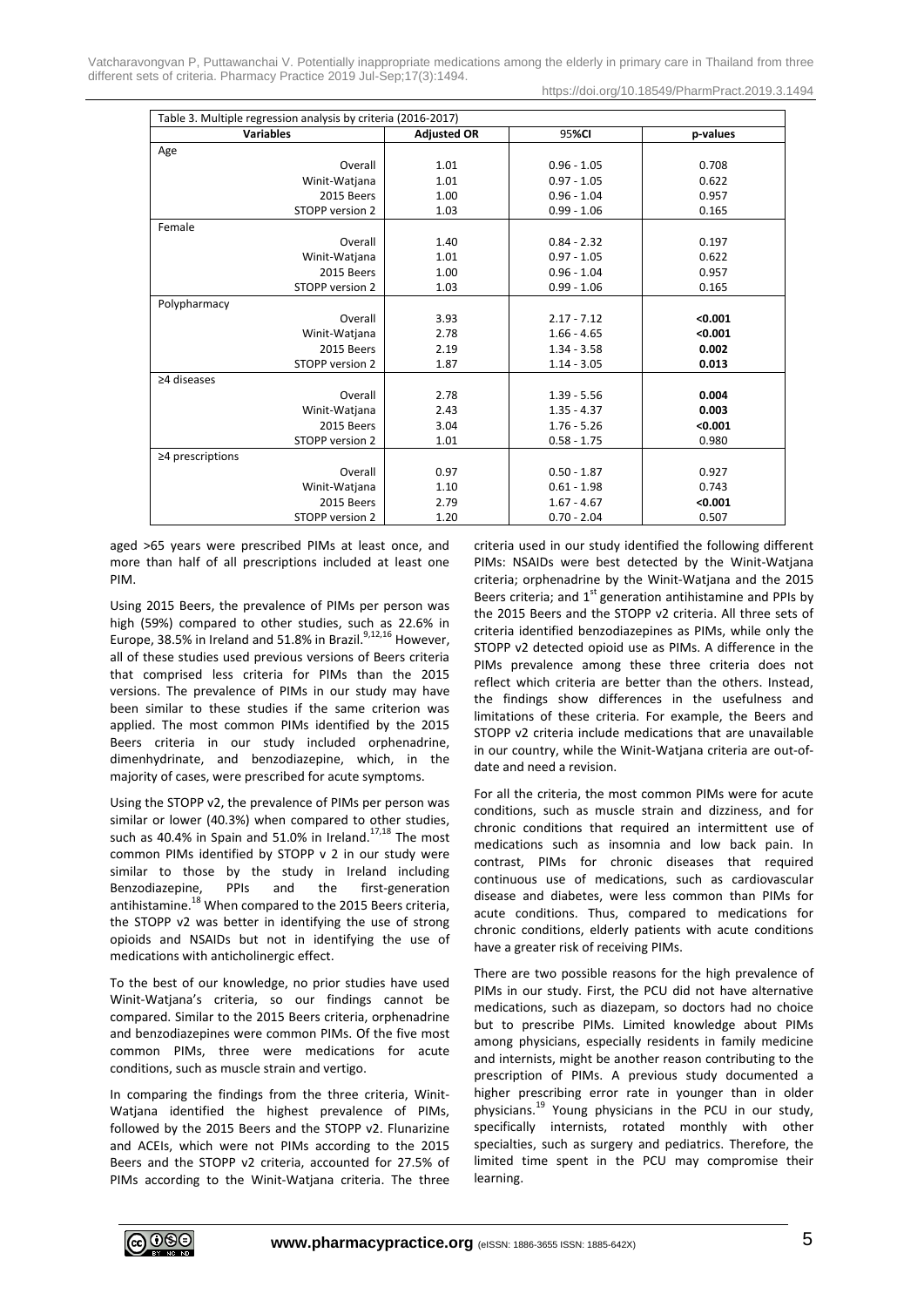Vatcharavongvan P, Puttawanchai V. Potentially inappropriate medications among the elderly in primary care in Thailand from three different sets of criteria. Pharmacy Practice 2019 Jul-Sep;17(3):1494.

For some common PIMs in our study, such as PPI, ACEIs, and orphenadrine, there is evidence supporting the use of these PIMs with indications. Avoidance of these medications, therefore, may be inevitable. For example, the long-term use of PPIs (≥8 weeks) is indicated in patients with chronic relapsing GERD and NERD and those that require PPIs for gastroprotection.<sup>20,21</sup> Similarly, ACEIs are recommended medications listed in standard guidelines for hypertension.<sup>22</sup> Unlike PPI and ACEIs, skeletal muscle relaxants, such as orphenadrine, in combination with NSAIDs are indicated for the short-term use in acute musculoskeletal pain when pain relief is not achieved with NSAIDs alone and patients tolerate adverse drug reactions.<sup>23</sup> The intermittent use of orphenadrine in Thai primary care is also preferable for patients with chronic musculoskeletal pain despite a lack of evidence. <sup>23</sup> The use and avoidance of PIMs, therefore, do not depend only on these criteria but also other evidence and physicians' clinical knowledge and experiences. For those, who prefer a patient-centered approach, may continue prescribing PIMs until a patient feels confidence to stop taking the PIMs.<sup>24</sup>

The prevalence of the use of 2 or more medications that were identified as PIMs was low compared to that of other studies.<sup>25</sup> All three criteria include a list of concurrent use of 2 or more medications, but the criteria are not comprehensive.<sup>4,5,13</sup> Doctors should be aware of this limitation. However, the use of 2 or more medications included in these criteria are common in the elderly, potentially resulting in negative health outcomes, and increased awareness among doctors is necessary for them to avoid the use of 2 or more medications that were identified as PIMs.

The most common use of 2 or more medications in our study were duplicate drug classes and two medications with anticholinergic effects, which may lead to unpleasant symptoms, such as dry mouth and acute urinary retention. Both were identified by the STOPP v2, while the 2015 Beers criteria included only the latter. The STOPP v2, therefore, is better than the 2015 Beers and Winit-Watjana criteria for detecting drug class duplications. Our study also identified the use of NSAIDs with other medications, including aspirin and warfarin, which leads to a higher bleeding risk if combined.

Our findings support those of other studies showing that polypharmacy is associated with PIMs. $3.26$  In comparing the three criteria, the association between polypharmacy and PIMs was highest according to Winit-Watjana, followed by the 2015 Beers and the STOPP v2, which can be explained by a difference in PIM proportions in each criterion. Thus, reducing unnecessary medications may prevent doctors from prescribing PIMs. Nevertheless, findings from a recent review of the effectiveness of interventions to reduce PIMs are inconclusive.<sup>27</sup> In addition, the lack of alternative medications to PIMs may leave doctors no choice but to prescribe PIMs. Hence, offering alternative medications in PCUs will provide an opportunity for doctors to prescribe safer medications for the elderly.<sup>28</sup>

While an increased number of comorbidities is associated with polypharmacy, its association with PIMs is unclear.<sup>11,29</sup> Our study found a positive association, consistent with the

findings of Prasert *et al*. <sup>15</sup> The small difference between our study and that of Prasert *et al*. was the number of diagnoses: ≥4 vs. ≥5, respectively.<sup>15</sup> Hence, doctors need to be aware of and assess PIMs in patients with multiple comorbidities. This notion is especially relevant in Thailand, where patients have the freedom to visit multiple doctors for each health condition. The number of prescriptions as a risk factor for PIMs has not been well examined in other studies.<sup>3,11,15</sup> Our study found that the number of prescriptions was not associated with PIMs.

In our study, age and gender were not associated with PIMs across all criteria. Previous studies have reported mixed results.3,11,15 However, the findings in our study indicate that gender is associated with the PIMs identified by the Winit-Watjana and 2015 Beers criteria, in which female patients had a slightly higher likelihood of using PIMs than did male patients.

The strengths of our study include that prescriptions from the past 12 months were collected to decrease the effects of seasonal influence and that clinical reviews were conducted with two doctors and one pharmacist to ensure the accuracy of PIM identification. Our data were collected from a PCU where doctors work full-time. This situation is different from that of some PCUs in Thailand, where doctors generally visit at least twice a month. In addition, available medications in the Kukot PCU may differ from those in other PCUs without full-time doctors. Hence, the findings from our study may not be generalized to other PCUs with different contexts. However, the findings indicate a need to explore PIMs in general PCUs and implement evidence-based interventions to reduce PIMs in the elderly.

## **CONCLUSIONS**

The prevalence of PIMs in PCUs in Thailand was high. PIMs were associated with polypharmacy and increased comorbidity. Most PIMs were prescribed for acute conditions, such as muscle strain and dizziness.

## **ACKNOWLEDGMENT**

The authors thank Dr. Wisree Warurakul, director of the primary care unit, for facilitating data collection from the electronic medical records. The authors also appreciate Professor Doctor Surasak Buranatrevedh for comments regarding the proposal and Dr. Bob Taylor for comments on the manuscript. This study was financially supported by Routine to Research Funding from Faculty of Medicine, Thammasat University (Grant no. 05/2560)

## **CONFLICT OF INTEREST**

None.

## **FUNDING**

This study was supported by Routine to Research Funding from Faculty of Medicine, Thammasat University (Grant no. 05/2560).

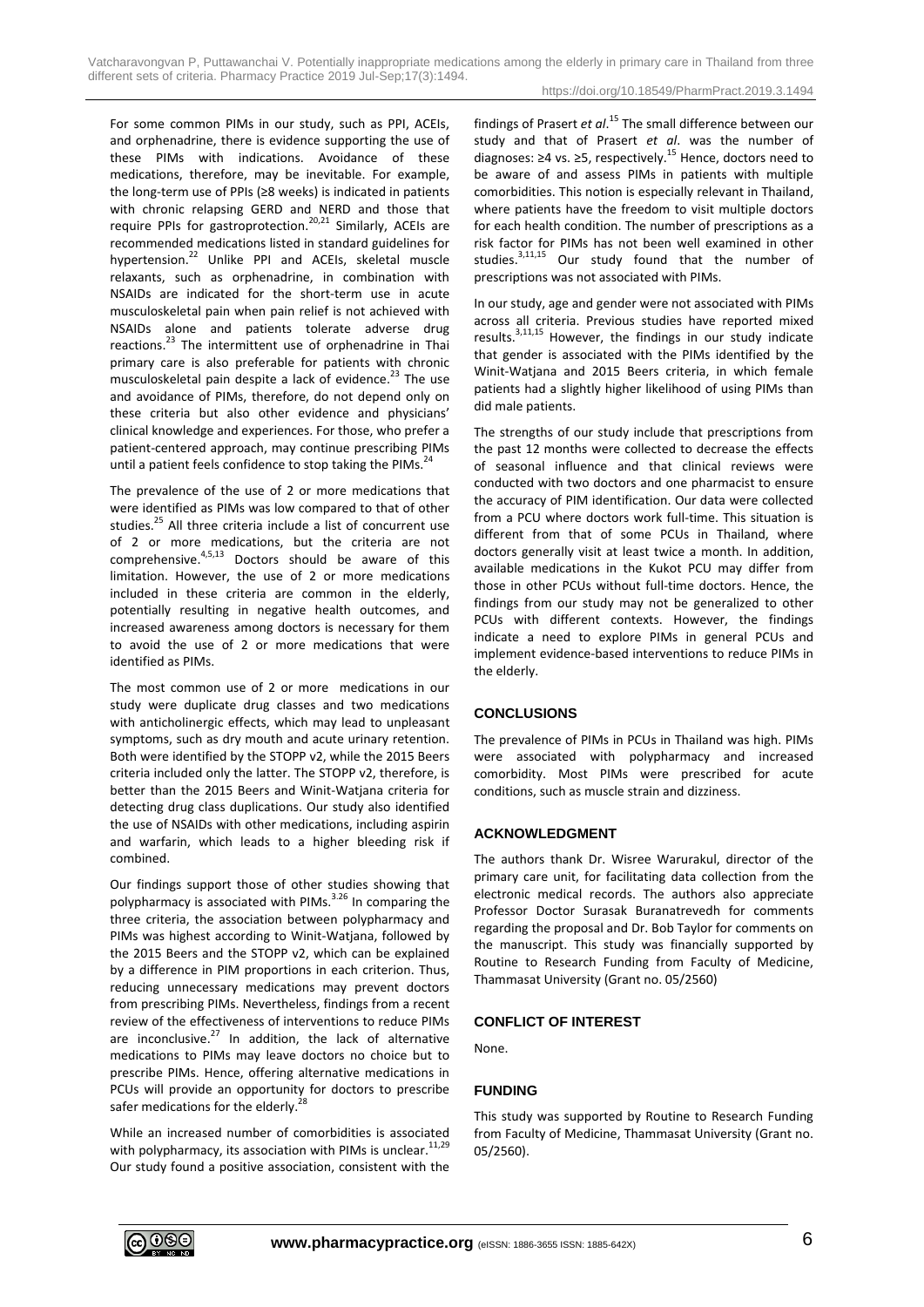https://doi.org/10.18549/PharmPract.2019.3.1494

## **References**

- 1. Kim J, Parish AL. Polypharmacy and Medication Management in Older Adults. Nurs Clin North Am. 2017;52(3):457-468. <https://doi.org/10.1016/j.cnur.2017.04.007>
- 2. Maher RL, Hanlon JT, Hajjar ER, Clinical Consequences of Polypharmacy in Elderly, Expert Opin Drug Saf. 2014;13(1):57-65. https://doi.org/10.1517/14740338.2013.8276
- 3. Projovic I, Vukadinovic D, Milovanovic O, Jurisevic M, Pavlovic R, Jacovic S, Jankovic S, Stefanovic S. Risk factors for potentially inappropriate prescribing to older patients in primary care. Eur J Clin Pharmacol. 2016;72(1):93-107. <https://doi.org/10.1007/s00228-015-1957-1>
- 4. The American Geriatrics Society 2015 Beers Criteria Update Expert Panel. American Geriatrics Society 2015 Updated Beers Criteria for Potentially Inappropriate Medication Use in Older Adults. J Am Geriatr Soc. 2015;63(11):2227-2246. <https://doi.org/10.1111/jgs.13702>
- 5. O'Mahony D, O'Sullivan D, Byrne S, O'Connor MN, Ryan C, Gallagher P. STOPP/START criteria for potentially inappropriate prescribing in older people: version 2. Age Ageing. 2015;44(2):213-218. <https://doi.org/10.1093/ageing/afu145>
- 6. do Nascimento MMG, de Melo Mambrini JV, Lima-Costa MF, Firmo JOA, Peixoto SWV, de Loyola Filho AI. Potentially inappropriate medications: predictor for mortality in a cohort of community-dwelling older adults. Eur J Clin Pharmacol. 2017;73(5):615-621.<https://doi.org/10.1007/s00228-017-2202-x>
- 7. Kaufmann CP, Tremp R, Hersberger KE, Lampert ML. Inappropriate prescribing: a systematic overview of published assessment tools. Eur J Clin Pharmacol. 2014;70(1):1-11[. https://doi.org/10.1007/s00228-013-1575-8](https://doi.org/10.1007/s00228-013-1575-8)
- 8. The 2019 American Geriatrics Society Beers Criteria® Update Expert Panel. American Geriatrics Society 2019 Updated AGS Beers Criteria® for Potentially Inappropriate Medication Use in Older Adults. J Am Geriatr Soc. 2019;67(4):674-694. <https://doi.org/10.1111/jgs.15767>
- 9. Oliveira MG, Amorim WW, de Jesus SR, Heine JM, Coqueiro HL, Passos LC. A comparison of the Beers and STOPP criteria for identifying the use of potentially inappropriate medications among elderly patients in primary care. J Eval Clin Pract. 2015;21(2):320-325.
- 10. Novaes PH, da Cruz DT, Lucchetti ALG, Leite ICG, Lucchetti G. Comparison of four criteria for potentially inappropriate medications in Brazilian community-dwelling older adults. Geriatr Gerontol Int. 2017;17(10):1628-1635. <https://doi.org/10.1111/ggi.12944>
- 11. Morin L, Laroche ML, Texier G, Johnell K. Prevalence of potentially inappropriate medication use in older adults living in nursing homes: A systematic review. J Am Med Dir Assoc. 2016;17(9):862.<https://doi.org/10.1016/j.jamda.2016.06.011>
- 12. Moriarty F, Hardy C, Bennett K, Smith SM, Fahey T. Trends and interaction of polypharmacy and potentially inappropriate prescribing in primary care over 15 years in Ireland: a repeated cross-sectional study. BMJ Open. 2015;5(9):e008656. <https://doi.org/10.1136/bmjopen-2015-008656>
- 13. Winit-Watjana W, Sakulrat P, Kespichayawattana J. Criteria for high-risk medication use in Thai older patients. Arch Gerontol Geriatr. 2008;47(1):35-51.<https://doi.org/10.1016/j.archger.2007.06.006>
- 14. Pannoi T, Chapman RS, Panza A. Prevalence of potentially inappropriate medication (PIM) and factors associated with PIM in elderly outpatient prescriptions at a district hospital in the southern region of Thailand. J Health Res. 2014;28(2):101-108.
- 15. Prasert V, Akazawa M, Shono A, Chanjaruporn F, Ploylearmsang C, Muangyim K, Wattanapongsatit T, Sutin U. Applying the Lists of Risk Drugs for Thai Elderly (LRDTE) as a mechanism to account for patient age and medicine severity in assessing potentially inappropriate medication use. Res Social Adm Pharm. 2018;14(5):451-458. <https://doi.org/10.1016/j.sapharm.2017.05.012>
- 16. Tommelein E, Mehuys E, Petrovic M, Somers A, Colin P, Boussery K. Potentially inappropriate prescribing in communitydwelling older people across Europe: a systematic literature review. Eur J Clin Pharmacol. 2015;71(12):1415-1427. <https://doi.org/10.1007/s00228-015-1954-4>
- 17. Blanco-Reina E, Garcia-Merino MR, Ocana-Riola R, Aguilar-Cano L, Valdellós J, Bellido-Estévez I, Ariza-Zafra G. Assessing potentially inappropriate prescribing in community-dwelling older patients using the updated version of STOPP-START criteria: A comparison of profiles and prevalences with respect to the original version. PLoS One. 2016;11(12):e0167586[. https://doi.org/10.1371/journal.pone.0167586](https://doi.org/10.1371/journal.pone.0167586)
- 18. Pérez T, Moriarty F, Wallace E, McDowell R, Redmond P, Fahey T. Prevalence of potentially inappropriate prescribing in older people in primary care and its association with hospital admission: longitudinal study. BMJ. 2018;363:k4524. <https://doi.org/10.1136/bmj.k4524>
- 19. Dornan T, Ashcroft D, Heathfield H, Lewis P, Miles J, Taylor D, Tully MP, Wass V. An in-depth investigation into causes of prescribing errors by foundation trainees in relation to their medical education: EQUIP study. London: General Medical Council; 2009.
- 20. Scarpignato C, Gatta L, Zullo A, Blandizzi C; SIF-AIGO-FIMMG Group; Italian Society of Pharmacology, the Italian Association of Hospital Gastroenterologists, and the Italian Federation of General Practitioners. Effective and safe proton pump inhibitor therapy in acid-related diseases - A position paper addressing benefits and potential harms of acid suppression. BMC Med. 2016;14(1):179[. https://doi.org/10.1186/s12916-016-0718-z](https://doi.org/10.1186/s12916-016-0718-z)
- 21. Freedberg DE, Kim LS, Yang YX. The Risks and Benefits of Long-term Use of Proton Pump Inhibitors: Expert Review and Best Practice Advice From the American Gastroenterological Association. Gastroenterology. 2017;152(4):706-715. <https://doi.org/10.1053/j.gastro.2017.01.031>
- 22. Williams B, Mancia G, Spiering W, Agabiti Rosei E, Azizi M, Burnier M, Clement DL, Coca A, de Simone G, Dominiczak A, Kahan T, Mahfoud F, Redon J, Ruilope L, Zanchetti A, Kerins M, Kjeldsen SE, Kreutz R, Laurent S, Lip GYH, McManus R, Narkiewicz K, Ruschitzka F, Schmieder RE, Shlyakhto E, Tsioufis C, Aboyans V, Desormais I; ESC Scientific Document Group. 2018 ESC/ESH Guidelines for the management of arterial hypertension. Eur Heart J. 2018;39(33):3021-3104.<https://doi.org/10.1093/eurheartj/ehy339>